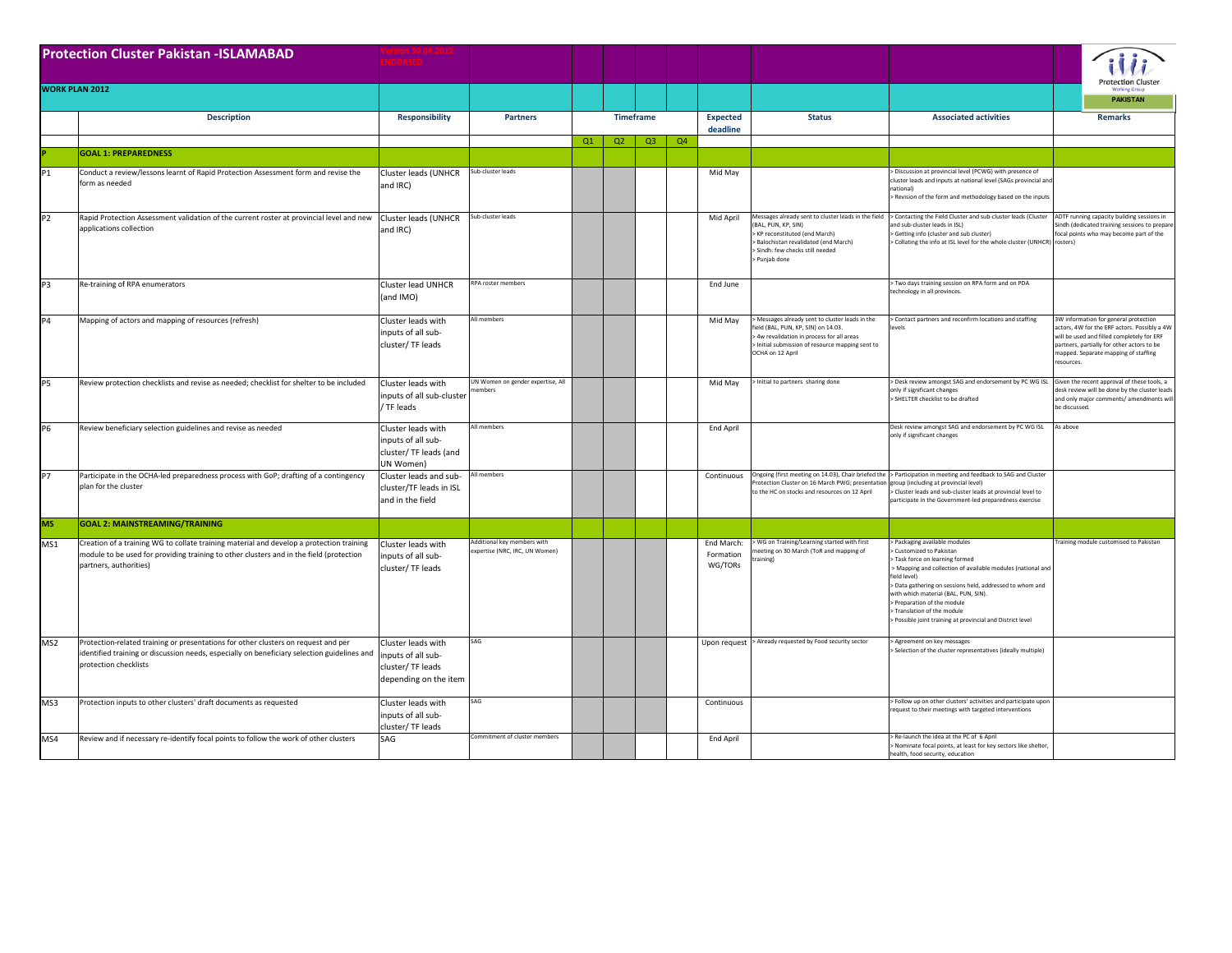| <b>Protection Cluster Pakistan - ISLAMABAD</b> |                                                                                                                                                                                                                                                                                                                                                                                                                     |                                                                                               |                                                                                                                                                                         |    |    |                  |    |                                          |                                                                                                                                           |                                                                                                                                                                                                                                                                                                                                  |                                                                                                                                                                                                               |
|------------------------------------------------|---------------------------------------------------------------------------------------------------------------------------------------------------------------------------------------------------------------------------------------------------------------------------------------------------------------------------------------------------------------------------------------------------------------------|-----------------------------------------------------------------------------------------------|-------------------------------------------------------------------------------------------------------------------------------------------------------------------------|----|----|------------------|----|------------------------------------------|-------------------------------------------------------------------------------------------------------------------------------------------|----------------------------------------------------------------------------------------------------------------------------------------------------------------------------------------------------------------------------------------------------------------------------------------------------------------------------------|---------------------------------------------------------------------------------------------------------------------------------------------------------------------------------------------------------------|
| <b>WORK PLAN 2012</b>                          |                                                                                                                                                                                                                                                                                                                                                                                                                     |                                                                                               |                                                                                                                                                                         |    |    |                  |    |                                          |                                                                                                                                           |                                                                                                                                                                                                                                                                                                                                  | Protection Cluster<br><b>PAKISTAN</b>                                                                                                                                                                         |
|                                                | <b>Description</b>                                                                                                                                                                                                                                                                                                                                                                                                  | <b>Responsibility</b>                                                                         | <b>Partners</b>                                                                                                                                                         |    |    | <b>Timeframe</b> |    | <b>Expected</b><br>deadline              | <b>Status</b>                                                                                                                             | <b>Associated activities</b>                                                                                                                                                                                                                                                                                                     | <b>Remarks</b>                                                                                                                                                                                                |
| <b>MIA</b>                                     | GOAL 3: DEVELOPMENT OF INDICATORS AND TOOLS, MONITORING,<br>REPORTING for advocacy interventions (including on obstacles to durable<br>solutions)                                                                                                                                                                                                                                                                   |                                                                                               |                                                                                                                                                                         | Q1 | Q2 | Q3               | Q4 |                                          |                                                                                                                                           |                                                                                                                                                                                                                                                                                                                                  |                                                                                                                                                                                                               |
| MIA1                                           | Participation to the re-constituted Assessment Group and revision of Multicluster<br>Assessment form                                                                                                                                                                                                                                                                                                                | Cluster leads and IMOs<br>(protection and CP at<br>minimum)                                   | AG input necessary, especially on<br>ecific sectors (e.g. age and<br>sability                                                                                           |    |    |                  |    | Ongoing                                  |                                                                                                                                           | Meeting attendance and inputs<br>Provision of inputs to the multi-cluster assessment exerci-<br>to effectively mainstream protection                                                                                                                                                                                             | > Linked to the development of indicators                                                                                                                                                                     |
| MIA2                                           | Development of improved /harmonized protection indicators (impact indicators on ER<br>Framework activities as well as gap/assessment protection indicators) to ensure<br>reporting on achievements and needs by the Protection cluster (collection of data from<br>field level)                                                                                                                                     | Cluster lead (and IMO);<br>validation of sub-<br>cluster leads/ TF in ISL<br>and in the field | Sub-cluster/ TF leads to validate and<br>Il cluster leads in the provinces to<br>insitize partners on the importance<br>of data collection (on needs and<br>erformance) |    |    |                  |    | Mid May                                  |                                                                                                                                           | Initial draft of indicators (also requested at inter-cluster<br>evel in the Assessment group)<br>Presentation at field level (PC WG)<br>monthly collection through the PC working groups in the<br>ield (including for ER Framework projects)                                                                                    |                                                                                                                                                                                                               |
| MIA3                                           | Review of existing capacity and activities on monitoring of protection issues for affected Cluster leads<br>individuals and necessary action (RPA rosters and dedicated partners)                                                                                                                                                                                                                                   |                                                                                               | Cluster leads in the field                                                                                                                                              |    |    |                  |    | Mid May                                  |                                                                                                                                           | inked to the mapping and the rosters                                                                                                                                                                                                                                                                                             |                                                                                                                                                                                                               |
| MIA4                                           | Develop Ad hoc surveys on specific protection issues<br>e.g. post return situation of 2010 and 2011 flood affected population<br>land issues, including landless persons<br>documentation, including Pakistan card and Watan Card II (monitoring only in<br>Balochistan)<br>situation of persons with disabilities in areas of return<br>Technical support to provincial cluster leads in the harmonized exercises. | Cluster leads/ sub-<br>cluster leads and IMOs                                                 | AG and all partners engaged in<br>onitoring at field level. Necessary<br>mmitment from partners at field<br>vel through the PC WG in the field                          |    |    |                  |    | Continuous                               |                                                                                                                                           | > Individuation of general issues to be surveyed/ monitored CCHD and SHARP in Sindh have conducted<br>>> Agree on themes<br>> Prepare the survey (form)<br>> Possible use of PDA technology with training of rosters<br><b>Data aggregation and analysis</b><br>Publication of the survey<br>> Presentation with advocacy points | rotection monitoring in TSS and in return<br>areas. Sample forms are available (some fine-<br>tuning maybe needed). PC may use initial<br>data from March and April for the<br>publication of a first survey. |
| MIA5                                           | Cooperate with other clusters in the formulation of ad hoc surveys and assessment to<br>ensure that protection is well reflected and protection/ gender sensitive information are<br>ncluded                                                                                                                                                                                                                        | Cluster leads/ sub-<br>cluster leads and IMOs                                                 |                                                                                                                                                                         |    |    |                  |    | Continuous                               |                                                                                                                                           |                                                                                                                                                                                                                                                                                                                                  |                                                                                                                                                                                                               |
| <b>RMEC</b>                                    | <b>GOAL 4: Resource Mobilization / External Communication</b>                                                                                                                                                                                                                                                                                                                                                       |                                                                                               |                                                                                                                                                                         |    |    |                  |    |                                          |                                                                                                                                           |                                                                                                                                                                                                                                                                                                                                  |                                                                                                                                                                                                               |
| RMEC1                                          | Ensure proper reporting on FTS and 4Ws in relation to ER Framework 2011/2012. Suggest Cluster leads (and sub-<br>additional briefings by OCHA at provincial level                                                                                                                                                                                                                                                   | clusters for specific<br>areas of expertise) with<br>support of IMOs                          | All ERFramework participants                                                                                                                                            |    |    |                  |    | Ongoing                                  |                                                                                                                                           | Chair reminded the participants and follow up is ongoing<br>Cluster leads at provincial level to follow up.<br>Presentation at ICCM (periodical) including on funding (e.g.<br>4.4.2012                                                                                                                                          |                                                                                                                                                                                                               |
| RMEC <sub>2</sub>                              | Strengthening donor relations through individual protection-specific meetings or<br>presentations, in close cooperation with GoP                                                                                                                                                                                                                                                                                    | Cluster leads and sub-<br>cluster leads/TF                                                    | <b>AG</b>                                                                                                                                                               |    |    |                  |    | Continuous                               | > Already presentation in the Donor meeting on<br>March 3rd and April 18th (largely on KPK/FATA)<br>Preparation of Donor mission in Sindh | Possible organization of periodical dedicated donor<br>neetings<br>Participation of protection cluster leads in meeting with<br>lonors at field level and inclusion of protection projects in<br>he mission itineraries (e.g. Norway in Sindh May 2012)                                                                          |                                                                                                                                                                                                               |
| RMFC3                                          | Prompt reporting for the OCHA bulletin                                                                                                                                                                                                                                                                                                                                                                              | Cluster leads and sub-<br>cluster leads/TF                                                    | lecessary commitment by cluster<br>ads in the field and all members in<br>he field.                                                                                     |    |    |                  |    | Monthly;<br>Continuous                   | > provision to OCHA bulleting already ensured in<br>nuary and February, March.                                                            | > Gather contributions form sub-cluster members<br>Prepare a draft checklist for inputs to facilitate the work of<br>the field<br>Possible drafting of a quarterly bulletin of the Protection<br>Cluster for advocacy purposes (covering the whole country)                                                                      |                                                                                                                                                                                                               |
| RMEC4                                          | Possibility of a quarterly bulletin of the PC for advocacy and resource mobilization<br>purposes.                                                                                                                                                                                                                                                                                                                   |                                                                                               |                                                                                                                                                                         |    |    |                  |    | Possibly mid-<br>May quarterly<br>report |                                                                                                                                           | Agree on template structure<br>Collection of inputs form the field<br>Drafting and endorsement by PC                                                                                                                                                                                                                             |                                                                                                                                                                                                               |
| RMEC5                                          | Information management / revamping of the web-site and web sites of sub-clusters/ TFs                                                                                                                                                                                                                                                                                                                               | Cluster leads and sub-<br>cluster leads/TF<br>(especially IMOs)                               | All members (information sharing)                                                                                                                                       |    |    |                  |    | Continuous to<br>start ASAP              | Website flood 2011 started to be populated and<br>b-clusters/ TF have been given access to<br>onulate                                     | IMOs to constantly follow up the population of the WS,<br>ith minutes, key documents etc. (Cluster leads to<br>notribute as well)<br>> Sub-cluster (CP already OK) and TF to commit and populate<br>the web pages specifically created<br>Cluster members to share documents of interest<br>assessment, Guidelines etc.)         |                                                                                                                                                                                                               |